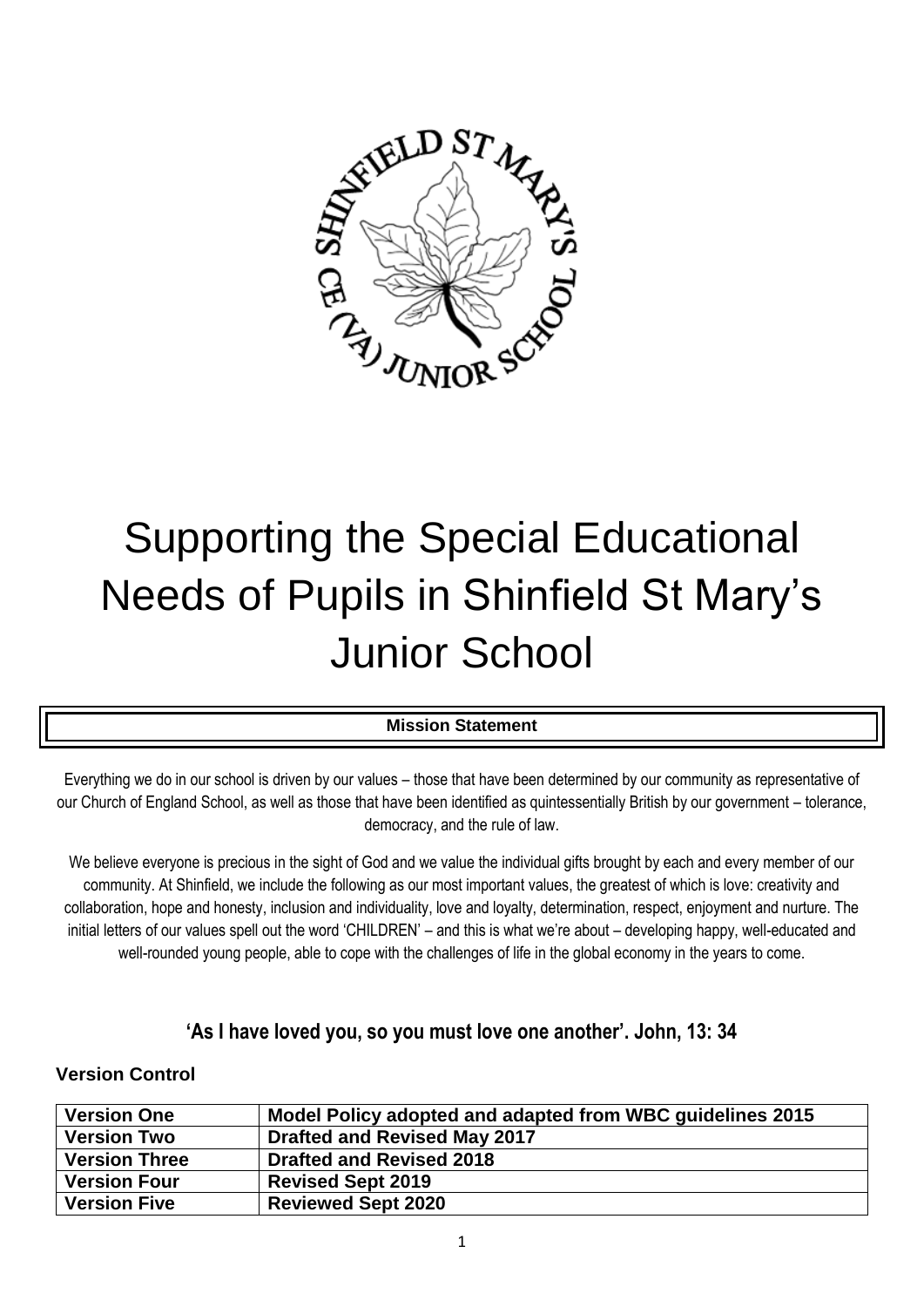## **Contents**

| Purpose of the document |                                                                 |  |  |  |  |  |
|-------------------------|-----------------------------------------------------------------|--|--|--|--|--|
| Background              |                                                                 |  |  |  |  |  |
|                         | The Children and Families Act 2014                              |  |  |  |  |  |
|                         | What are schools required to do?                                |  |  |  |  |  |
|                         | The link between special educational needs and disability       |  |  |  |  |  |
|                         | Meeting special educational needs in Shinfield St Mary's Junior |  |  |  |  |  |
| School                  |                                                                 |  |  |  |  |  |
| 1.1                     | What needs can the school meet?                                 |  |  |  |  |  |
| 2.                      | How do we identify pupils who are having difficulties with      |  |  |  |  |  |
|                         | learning and/or special educational needs                       |  |  |  |  |  |
| 3.                      | Involving parents in their child's education                    |  |  |  |  |  |
| 4.                      | Arrangements for consulting children and young people           |  |  |  |  |  |
|                         | with SEND and involving them in their education                 |  |  |  |  |  |
| 5.                      | How we assess and review progress                               |  |  |  |  |  |
|                         | 6.   Preparing for transition                                   |  |  |  |  |  |
| 7.                      | The approach to teaching children and young people with         |  |  |  |  |  |
|                         | SEN and how adaptations are made to the curriculum and          |  |  |  |  |  |
|                         | learning environment                                            |  |  |  |  |  |
| 8.                      | The expertise and training of staff to support children and     |  |  |  |  |  |
|                         | young people with SEN, including how specialist support         |  |  |  |  |  |
|                         | will be secured                                                 |  |  |  |  |  |
| 9.                      | Evaluating the effectiveness of our provision                   |  |  |  |  |  |
| 10.                     | Inclusive practice                                              |  |  |  |  |  |
| 11.                     | The social and emotional development of our pupils              |  |  |  |  |  |
| 12.                     | Working with other professionals and practitioners              |  |  |  |  |  |
|                         | 13.<br>Arrangements for handling complaints about SEN           |  |  |  |  |  |
|                         | provision                                                       |  |  |  |  |  |
| Funding                 |                                                                 |  |  |  |  |  |
| 14.                     | How funding is made available to support pupils at SEN          |  |  |  |  |  |
|                         | support stage                                                   |  |  |  |  |  |
| 15.                     | When would school 'refer to the Local Authority'?               |  |  |  |  |  |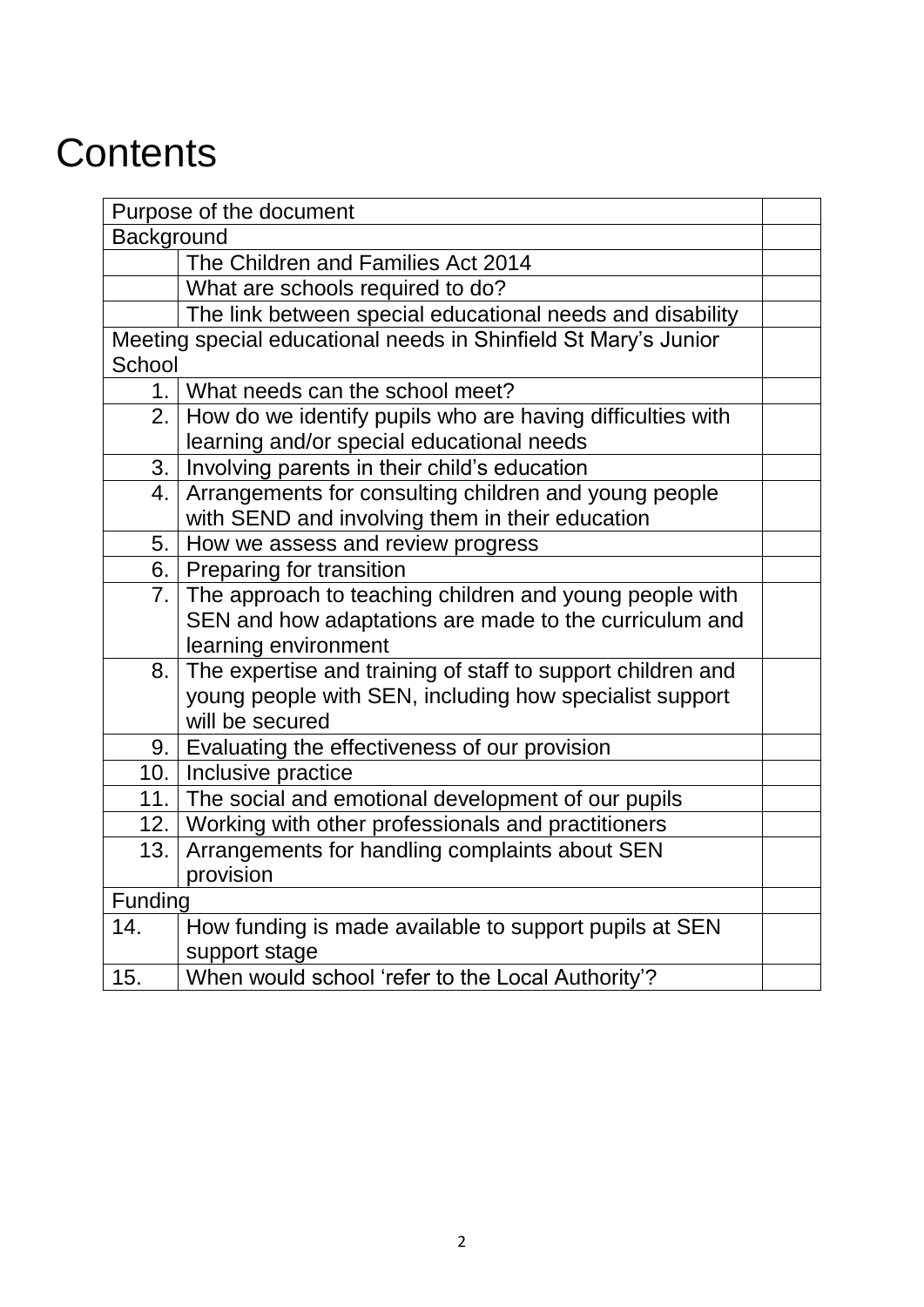#### **Purpose of this document**

This document sets out how Shinfield St Mary's Junior School provides support to ensure that children who have special educational needs and/or disabilities can access an education which is inclusive and responsive to their individual needs. It describes our graduated response to providing support which will enable all our pupils to succeed and have high aspirations.

This document describes the national requirements introduced by The Children and Families Act 2014 and how Shinfield St Mary's Junior School will meet the requirements through the funding made available to us through our budget and through other funding streams. It also sets out under what circumstances we would refer to the local authority for an Education, Health and Care needs assessment.

#### **Background**

#### **The Children and Families Act 2014**

This Children and families act is wide ranging but this document is linked only to the areas which are about children and young people who have special educational needs/disability (SEND). The Act sets out a new context for ensuring that children and young people who have SEND are supported to access and benefit from the range of educational opportunities that are available, so that they are enabled to have fulfilling lives as members of their community. The Act is supported by statutory guidance, 'The Code of Practice: 0 to 25 (CoP). It is this guidance to which all local authorities, all publically funded early years and education settings, including academies and free schools, and a range of national and local NHS bodies must 'have regard'.

The Children and Families Act has introduced a new statutory plan called an Education Health and Care(EHC) plan which will replace Statements of SEN. From September 2014 all new statutory assessments will be under the new regulations and existing Statements will be transferred to EHC plans by summer 2017. The Act also introduces a single pre statutory stage called 'SEN Support' and this is relevant at all age levels and educational settings.

#### **What are schools required to do?**

Schools and governing bodies have responsibilities to ensure that they plan on the basis that, at all times, some individuals and groups of children/young people will be experiencing difficulties with learning. At Shinfield St Mary's Junior School we follow the advice of the CoP to ensure that we follow a cycle of 'assess, plan, do, review' which leads to an ever increasing understanding of needs and how to address them. This is known as the 'graduated response'. In addition, there are specific duties on us and our governing body to:

- publish information on the school website about the implementation of the governing body's policy for pupils with SEND,
- identify pupils with SEND, ensure parents are informed and provision is made in line with SEN and Disability Code of Practice and comply with Children and Families Act 2014 legislation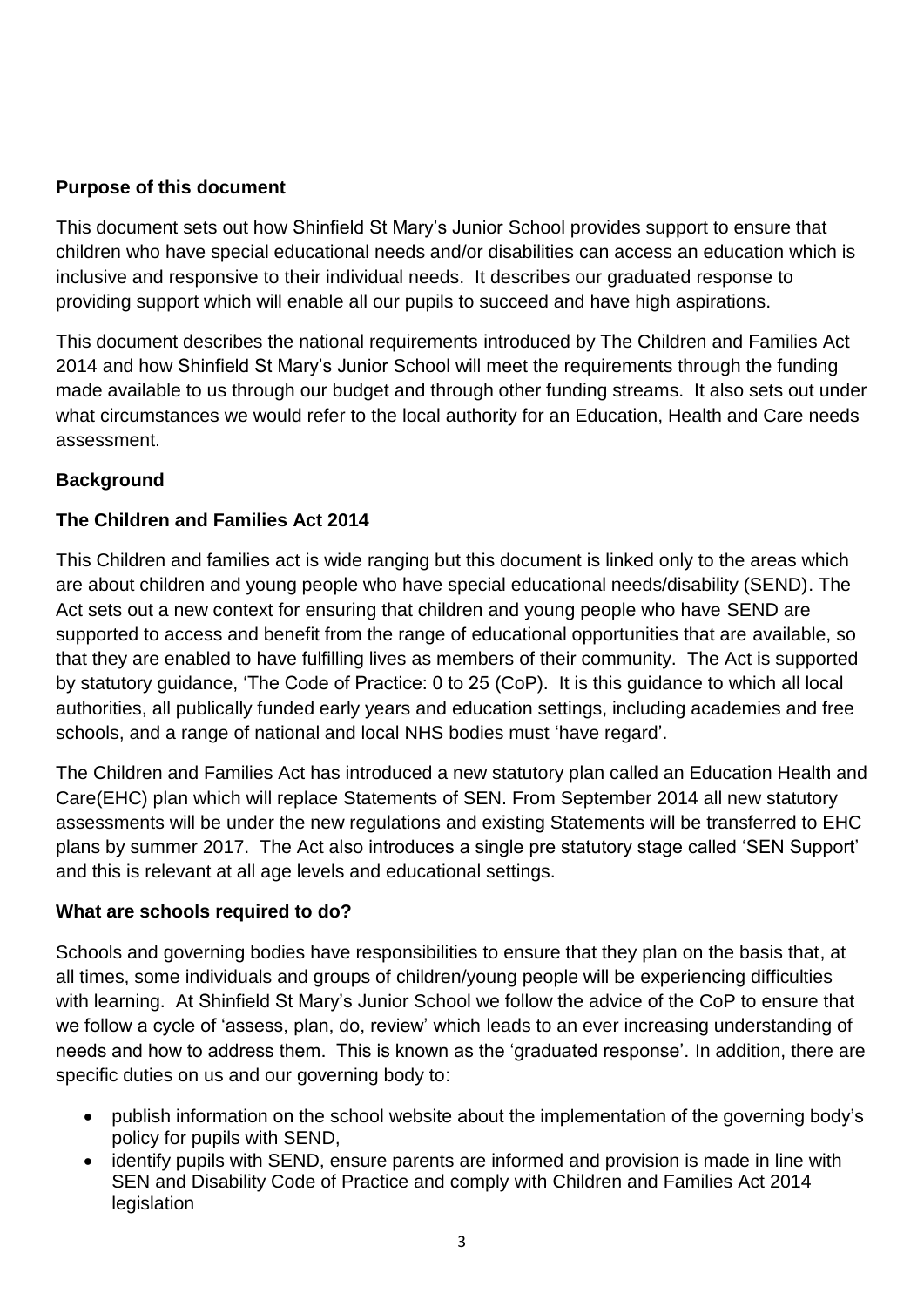- publish the SEND policy and the school's Local Offer (in conjunction with parents, pupils and the Local Authority) on the school website and review regularly.
- publish information on SEND funding and provision and monitor expenditure.
- appoint an SEND governor and Special Educational Needs Coordinator (SENCO) *(see SEN Regulations 2014),*
- maintain a current record of number of pupils with SEND,
- ensure SEND provision is integrated into the school improvement plan.
- monitor progress of SEND pupils and ensure provisions specified in Statements/EHC plans are in place,
- ensure **all** policies take SEND into account through the Equality Impact assessments,
- keep under constant review the arrangements for pupils present and future with a disability,
- admit all pupils who meet admissions criteria, whether or not they have SEND.

#### **The link between special educational needs and disability**

Many children and young people who have special educational needs may also have a disability. The Equality Act 2010 defines disability as '…a physical or mental impairment which has a long term and substantial adverse effect on their ability to carry out normal day to day activities'. In this context 'long term' means over a year and 'substantial' means 'more than minor or trivial'. This definition includes long term health conditions such as asthma, diabetes, epilepsy, cancer and sensory impairments. Many children and young people who have these medical/health conditions will not have special educational needs and their safe and full access to learning and progress will be covered by the duties set out in The Equality Act, including the requirement on all public bodies to make reasonable adjustments.

This means that, where a child or young person has a disability, the way in which their needs are met will depend on the impact the disability has on their access to education. If, with the appropriate non-discriminatory practices and reasonable adjustments, they can access education and make progress commensurate with their peers by accessing the resources 'normally available' to their educational setting, there will not be a need for them to be protected by an Education, Health and Care plan (EHC). Some of these children and young people with long term health conditions should have a Health Plan which addresses their safety, health and wellbeing whilst in the early years, school or college setting. The Department for Education (DfE) have published new guidance, 'Supporting pupils at school with medical conditions' which can be found at https://www.gov.uk/government/publications/supporting-pupils-at-school-with-medicalconditions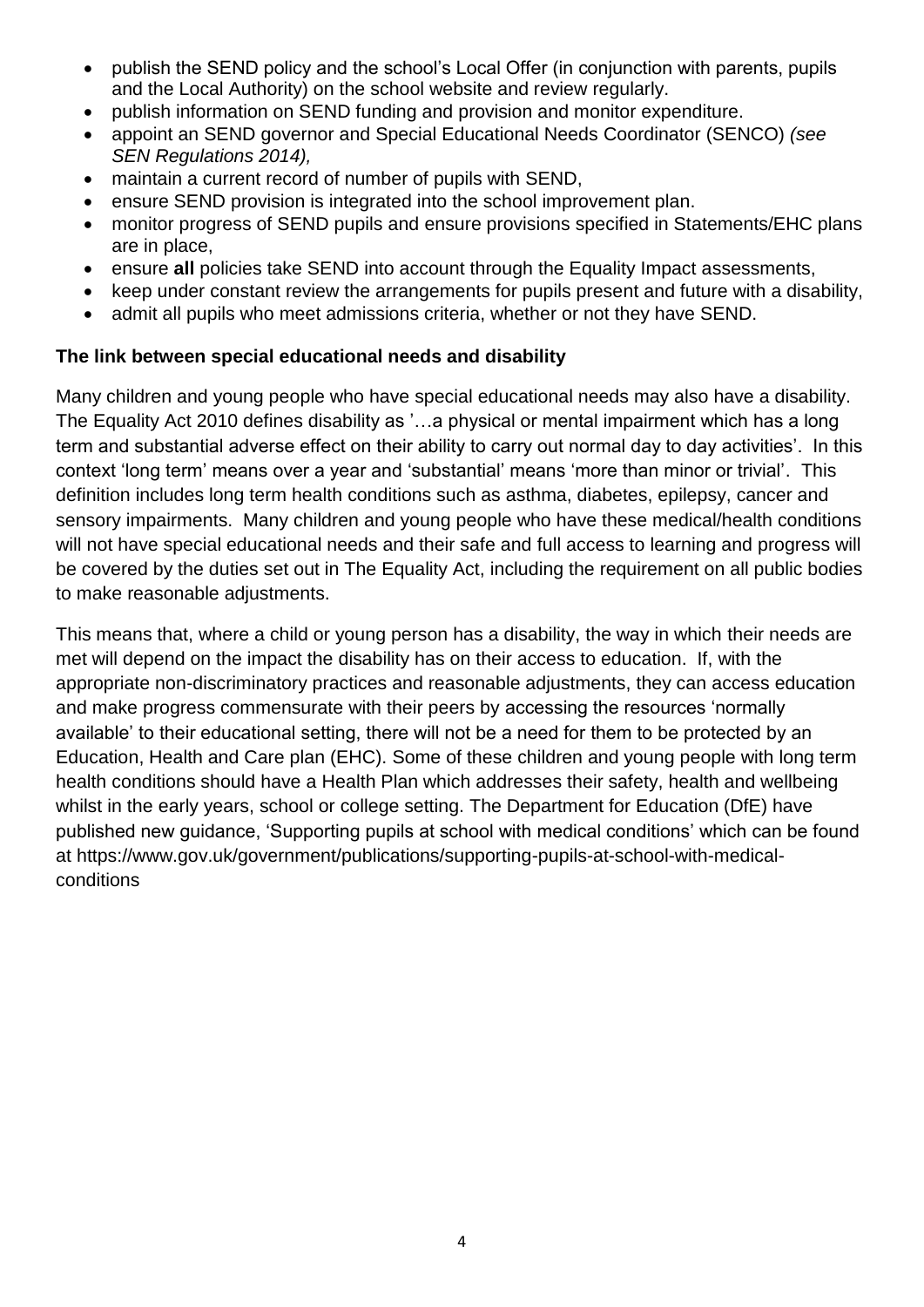#### **Meeting special educational needs in Shinfield St Mary's Junior School**

#### **1. What needs can the school meet?**

A child or young person has special educational needs if they have a learning difficulty or disability which calls for special educational provision to be made for him or her.

National figures continue to suggest that as many as 1 in 5 children and young people are, at some stage, considered to have special educational needs. This means that mainstream schools, in particular, will always be employing a range of strategies to stimulate the learning of individual or groups of children.

Although the needs of children and young people often cross more than one 'area of need', the COP uses four main categories of need

- Communication and Interaction
- Cognition and learning
- Social, emotional and mental health difficulties
- Sensory and/or physical needs

At Shinfield St Mary's Junior School we will ensure that we meet the needs of all our pupils through the provision we have available and the advice and support of other specialist professionals and practitioners and ensuring that we have the resources available.

#### **2. How we identify pupils who are having difficulties with learning and/or special educational needs**

It is the responsibility of all schools to provide good teaching and holistic support for **all** pupils/students. We believe that it is particularly important that pupil/students who have most difficulty with their learning are taught by good quality teachers and in our school we believe that all teachers are teachers of pupils who have special educational needs.

All children and young people are entitled to an education that enables them to make progress so that they: achieve their best; become confident individuals living fulfilling lives and; make a successful transition into adulthood, whether into employment, further or higher education or training.

For **all** pupils we

- gather information from previous settings
	- screen all new pupils on entry to the school in spelling using HAST
	- screen all pupils at the start of each academic year in spelling using HAST
	- assess all pupils using the Star Reader or Early Reader assessment four times per year
	- carry out regular assessment and monitoring of progress and attainment in line with the assessment policy

Where our assessment has identified that a pupil is experiencing difficulties we follow a cycle of 'assess, plan, do, review' which leads to an ever increasing understanding of needs and how to address them. This is known as the 'graduated response' and we ensure that: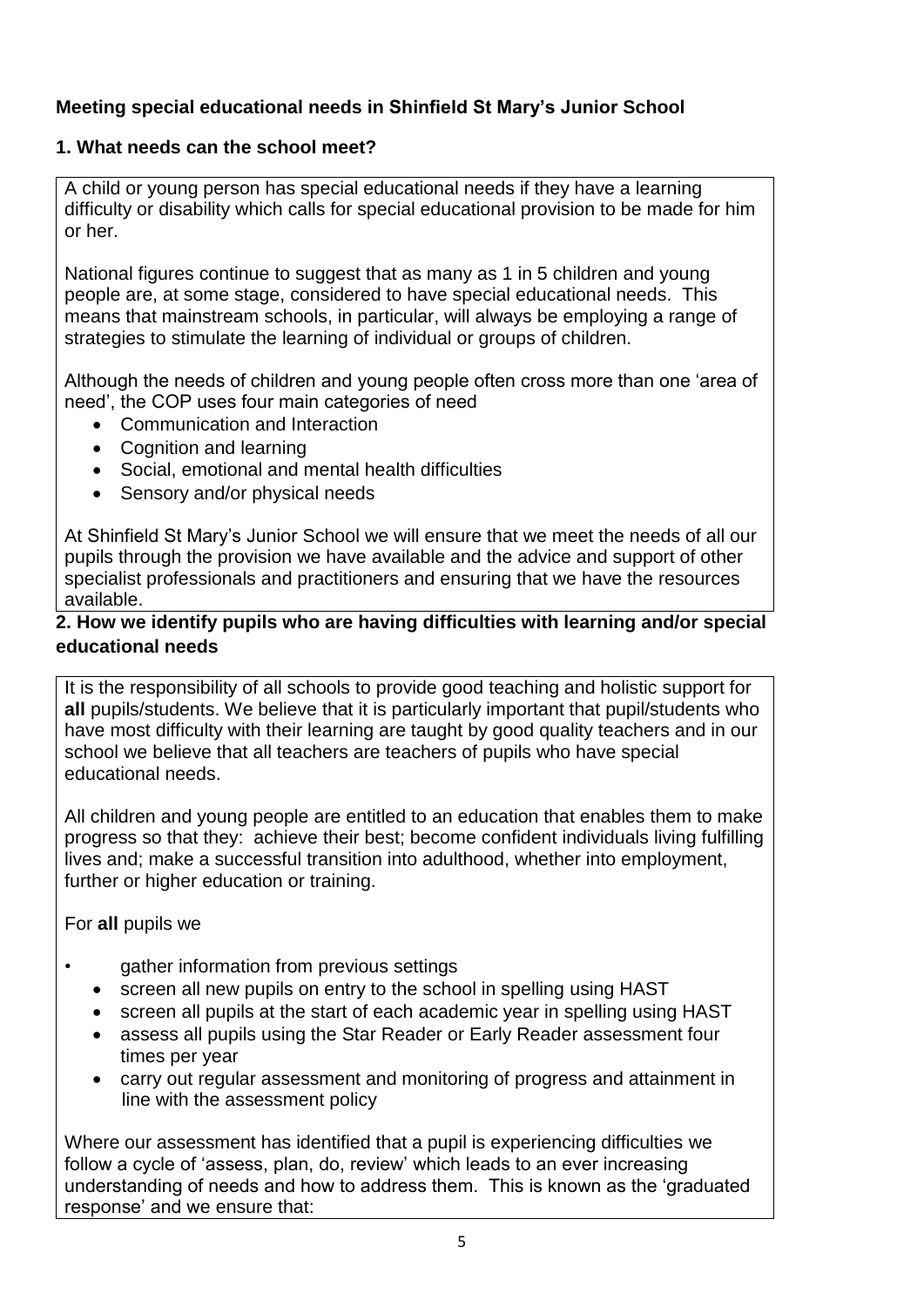- the class teacher carries out a clear analysis of the pupil's needs, supported by the school's SENCO and Interventions Manager
- the analysis includes data on progress, attainment and approaches to learning and the views of the pupil and their parent/carers and advice from any other support staff
- where behaviour is an area of concern we use a behaviour support plan which draws on an analysis of Antecedents, Behaviour and Consequences
- we plan provision which can remove the barriers to learning for the pupil using evidence based and effective teaching approaches, appropriate equipment, strategies and interventions
- we provide support which may include differentiation, additional programmes, small group and/or individual support
- the class teacher retains the responsibility for the learning of the pupil even if the pupil is receiving support away from the rest of the class, for example, in a small group
- we review the pupil's progress and development and decide on any changes to be made in consultation with the pupil and their parent/carer
- where progress is limited we take advice from external specialists /practitioners and discuss their input, advice and support with parents and all staff involved
- where assessment indicates that specialist services are required, we make referrals promptly
- we draw up an ILP (Individual Learning Plan) Support Plan
- an example of an ILP Support Plan appears as appendix A \*\*\*

The SENCO can be contacted on: [admin@shinfield-st-marys.wokingham.sch.uk](mailto:admin@shinfield-st-marys.wokingham.sch.uk) 0118 9883663

#### **3. Involving parents in their child's education**

Parents are key partners in their children's education. Evidence shows that children make most progress when their key adults work together. At Shinfield St Mary's Junior school we demonstrate this by:

- always discussing any concerns we have with the pupil's parents at the earliest point
- listening, and hearing, what parents say
- identifying any outcomes to be achieved with parents
- planning any interventions with parents
- meeting with parents to review their child's interventions and progress
- being honest, open and transparent about what we can deliver
- making sure parents know who to contact if they have any concerns

Where children and young people are 'looked after' by the local authority we have an additional role as we are all corporate parents. National figures show that children who are looked after are significantly over represented at school support stages and through statutory needs assessments. In order to ensure that we are responding appropriately we:

- do not make assumptions based on a pupil's care status
- monitor the progress of all our looked after children termly
- have an up to date Personal Education Plan([https://drive.google.com/drive/folders/1Uh12V9vfuBqPrwQXq7k6\\_02wYlh2TPqM\)](https://drive.google.com/drive/folders/1Uh12V9vfuBqPrwQXq7k6_02wYlh2TPqM) which is easily understood by everyone involved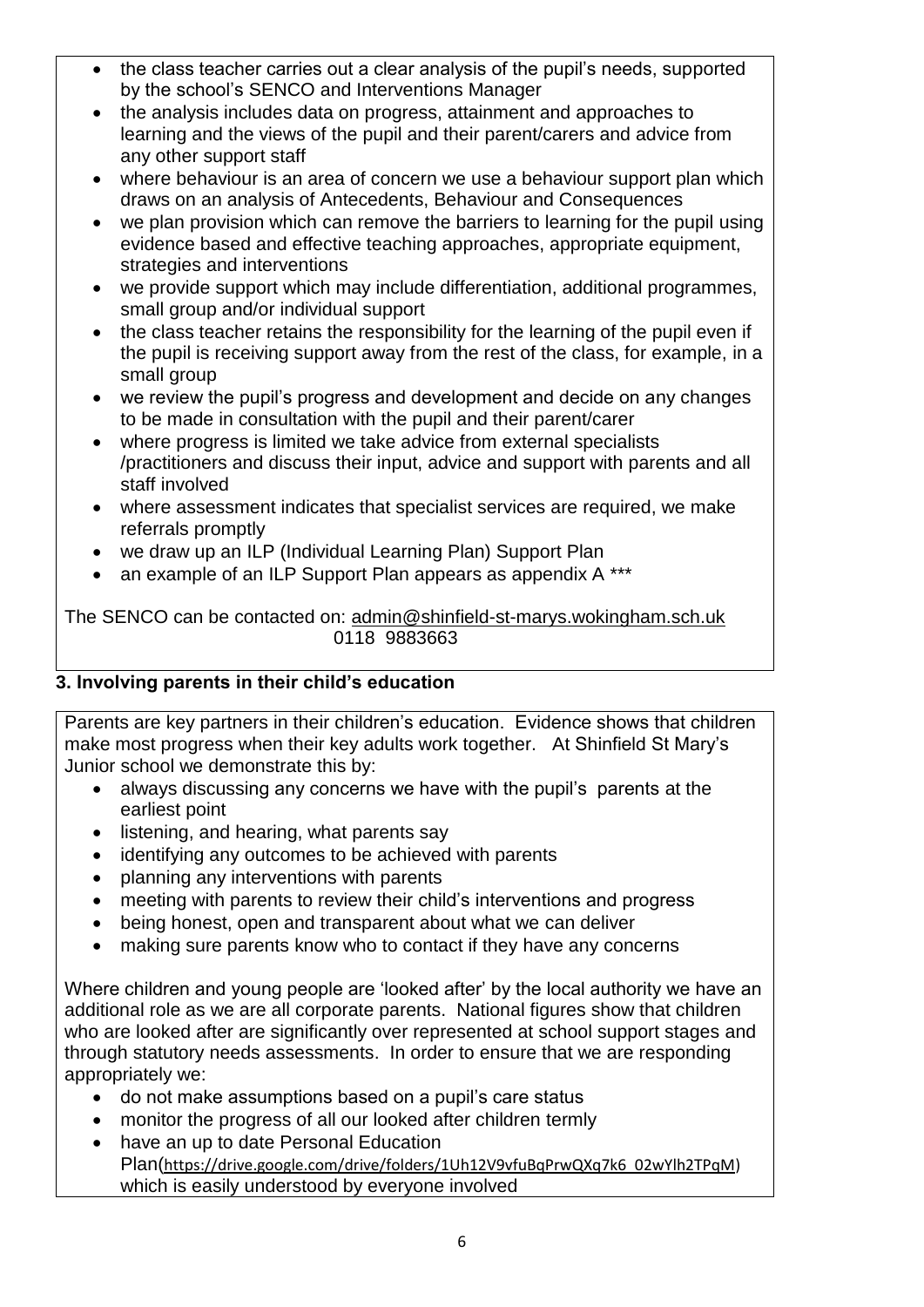- ensure close working with the specialist services who support looked after children including the LAC nurse, social worker, Virtual Headteacher
- normalise life experience wherever possible
- ensure our looked after children, especially those with SEN are fully included in the activities available, accepting that sometimes this will mean additional arrangements to allow them to take part in activities

#### **4. Arrangements for consulting children and young people with SEN and involving them in their education**

The Children and Families Act is clear that:

- all children and young people need to be supported to develop aspirations for their future lives as active members of their community
- all children and young people have the right to have their voice heard
- involving children and young people in discussions about their learning, progress and how provision is made

At Shinfield St Mary's Junior School we consult all pupils by

- encouraging them to reflect on their learning through the use of success criteria against the lesson's learning objective
- providing clear and focused marking which enables the children to identify their next steps (see Marking Policy).

In addition where pupils have special educational needs we ensure that:

- all pupils are encouraged and supported to make their views known. Strategies we use may include, written comments, talking to a preferred adult, friend or mentor, drawing, scrapbooks, communication book etc.
- any interventions or strategies will be explained and discussed with pupils
- all pupils will be encouraged to monitor and judge their own progress in a positive and supportive environment
- reviews of progress are 'person centred' i.e. they will have the pupil, their aspirations and needs at the centre of the review
- reviews are always outcome focussed outcomes reflect what is important to, and for, the pupil

#### **5. How we assess and review progress**

- On-going teacher assessments and consultations
- Standardised tests where necessary to give standardised scores and comparative ages
- Provision mapping and pupil progress meetings
- Parents' evenings
- Target setting
- Termly review of SEN plans by class teacher, parents, pupil, SENco and Interventions Manager
- Annual Reviews if a child already has an Education Health and Care Plan.
- On-going teacher consultations
- On-going open-door policy as appropriate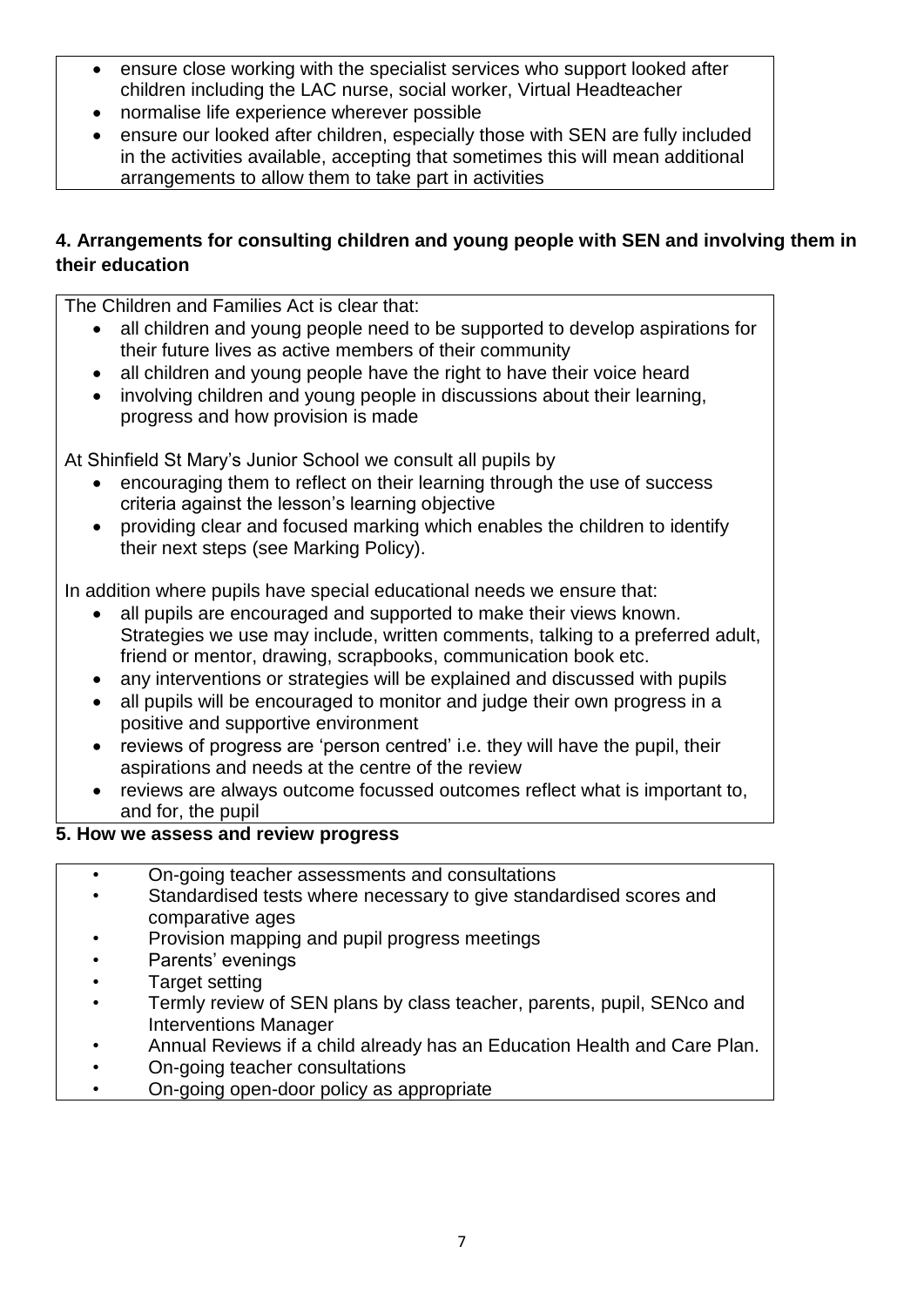#### **6. Preparing for transition**

Transition is ever present in our planning for pupils as we are constantly aware of the skills pupils will need in order to access the next part of their learning. When that learning is to take place in a new setting or phase, transition planning for this is a key task. Preparing for adulthood and the outcomes which will support independence and choice making, involves the graded development of skills. These skills begin at the earliest ages with opportunities to practice those skills at age and stage appropriate levels. For all pupils we make opportunities to practice developmental and transferable skills which will prepare them for life as members of their community.

We help to prepare all pupils for the next stage in their learning through

- Transition meetings between year groups
- Meetings between key staff members from new setting, Shinfield staff and pupils
- Parent information evenings
- Arranging visits to the new school setting

For pupils with special educational needs it may be necessary to arrange the following

- additional transition meetings
- meeting between Shinfield St Mary's SENCo and SENCo from new setting
- photos of new school environment and staff in order to familiarise the pupil with the new setting.
- meetings with family and specialist services

#### **7. The approach to teaching children and young people with SEN and how adaptations are made to the curriculum and learning environment**

To support children, young people and their families the Children and Families Act requires all local authorities to set out a local offer. The Local Offer is a description of support and services which are available to children and young people who have SEND, and their families, how services can be accessed and any criteria for accessing them. It is the opportunity to bring together in one place, information about provision, including how this can be accessed from a wide range of statutory and non-statutory providers including voluntary organisations. Wokingham's Local Offer can be accessed on<http://info.wokingham.gov.uk/kb5/wokingham/info/home.page>

Wokingham Local Authority has set out what it expects should be available in all mainstream settings to meet the needs of children and young people without recourse to a statutory EHC needs assessment. This document, 'SEN Support: what Wokingham expects can be reasonably provided by education settings from the funding available to them' can be found on the Local Offer page.

Shinfield St Mary's Schools Local Offer can be accessed on the schools website and through Wokingham Local Authority's website. This sets out the schools specific support and services for Children with SEND and how they can be accessed within the school.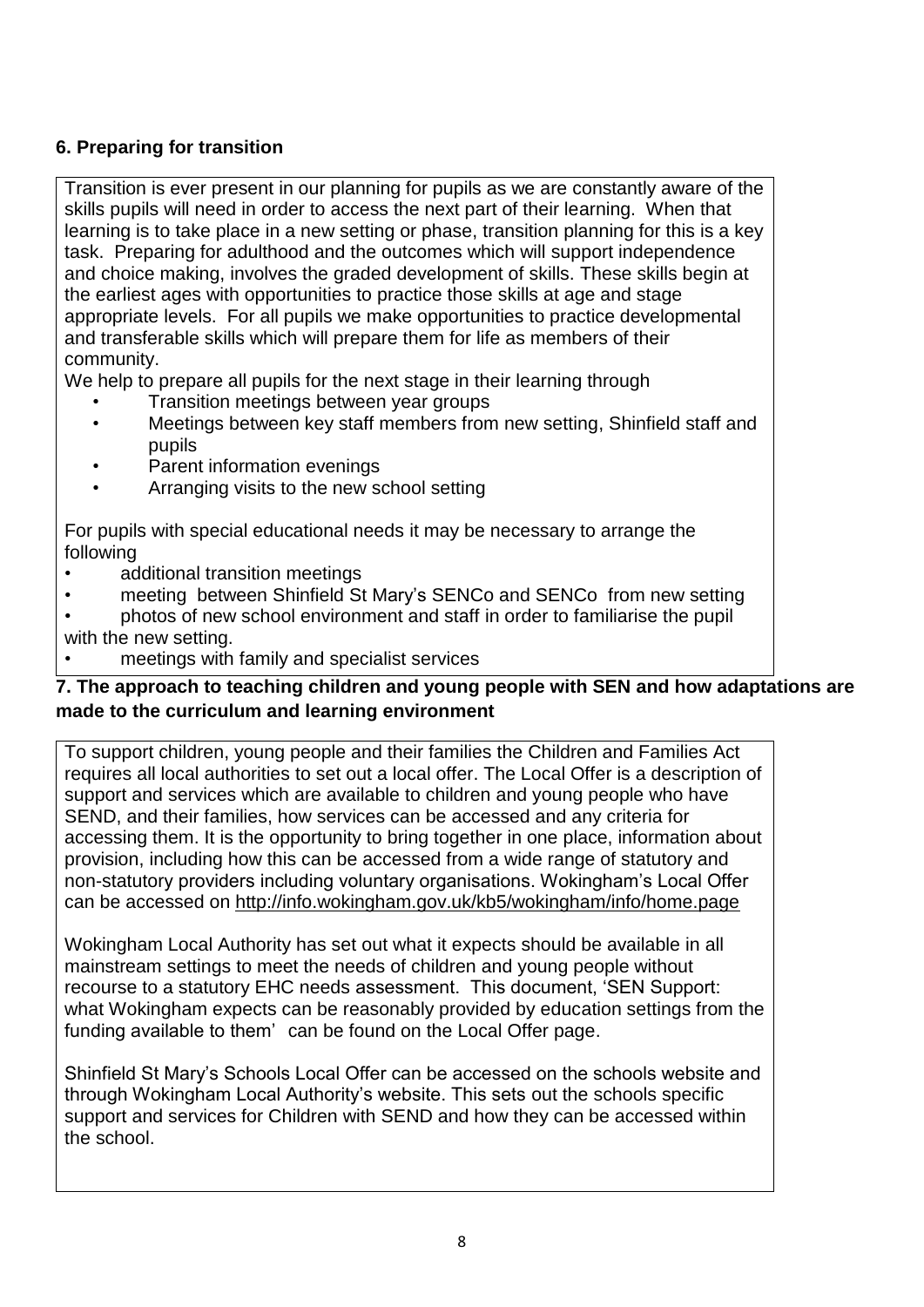#### **8. The expertise and training of staff to support children and young people with SEN, including how specialist support will be secured**

All staff have access to training through Wokingham School Hub and can access training provided in groups or bespoke training from Wokingham's Educational Psychology Service. We meet with our Educational Psychologist, Language Support Service and Behaviour Support Service, to plan our training needs on a termly basis at our School Planning Meeting.

#### **The role of our SENCO**

The legislation requires that

- the SENCO must be a qualified teacher working at the school.
- any newly appointed SENCO must be a qualified teacher and, where they have not previously been the SENCO at that or any other relevant school for a total period of more than twelve months, they must achieve a National Award in Special Educational Needs Co-ordination within three years of appointment
- a National Award must be a postgraduate course accredited by a recognised higher education provider.
- schools should satisfy themselves that the chosen course will meet these outcomes and equip the SENCO to fulfil the duties outlined in this Code. Any selected course should be at least equivalent to 60 credits at postgraduate study.

Our SENCO has responsibility in school for:

- with the headteacher and governing body, determining the strategic development of SEN policy and provision in the school.
- day-to-day responsibility for the operation of SEN policy and co-ordination of specific provision made to support individual pupils with SEN, including those who have EHC plans
- providing professional guidance to colleagues and working closely with staff, parents and other agencies
- be aware of the provision in the Local Offer and working with professionals to provide a support role to families to ensure that pupils with SEN receive appropriate support and high quality teaching.
- overseeing the day-to-day operation of the school's SEN policy
- co-ordinating provision for children with SEN
- liaising with the relevant class teacher where a looked after pupil has SEN
- advising on the graduated approach to providing SEN support
- advising on the deployment of the school's delegated budget and other resources to meet pupils' needs effectively
- liaising with parents of pupils with SEN
- liaising with early years providers, other schools, educational psychologists, health and social care professionals, and independent or voluntary bodies
- being a key point of contact with external agencies, especially the local authority and its support services
- liaising with potential next providers of education to ensure a pupil and their parents are informed about options and a smooth transition is planned
- working with the headteacher and school governors to ensure that the school meets its responsibilities under the Equality Act (2010) with regard to reasonable adjustments and access arrangements
- ensuring that the school keeps the records of all pupils with SEN up to date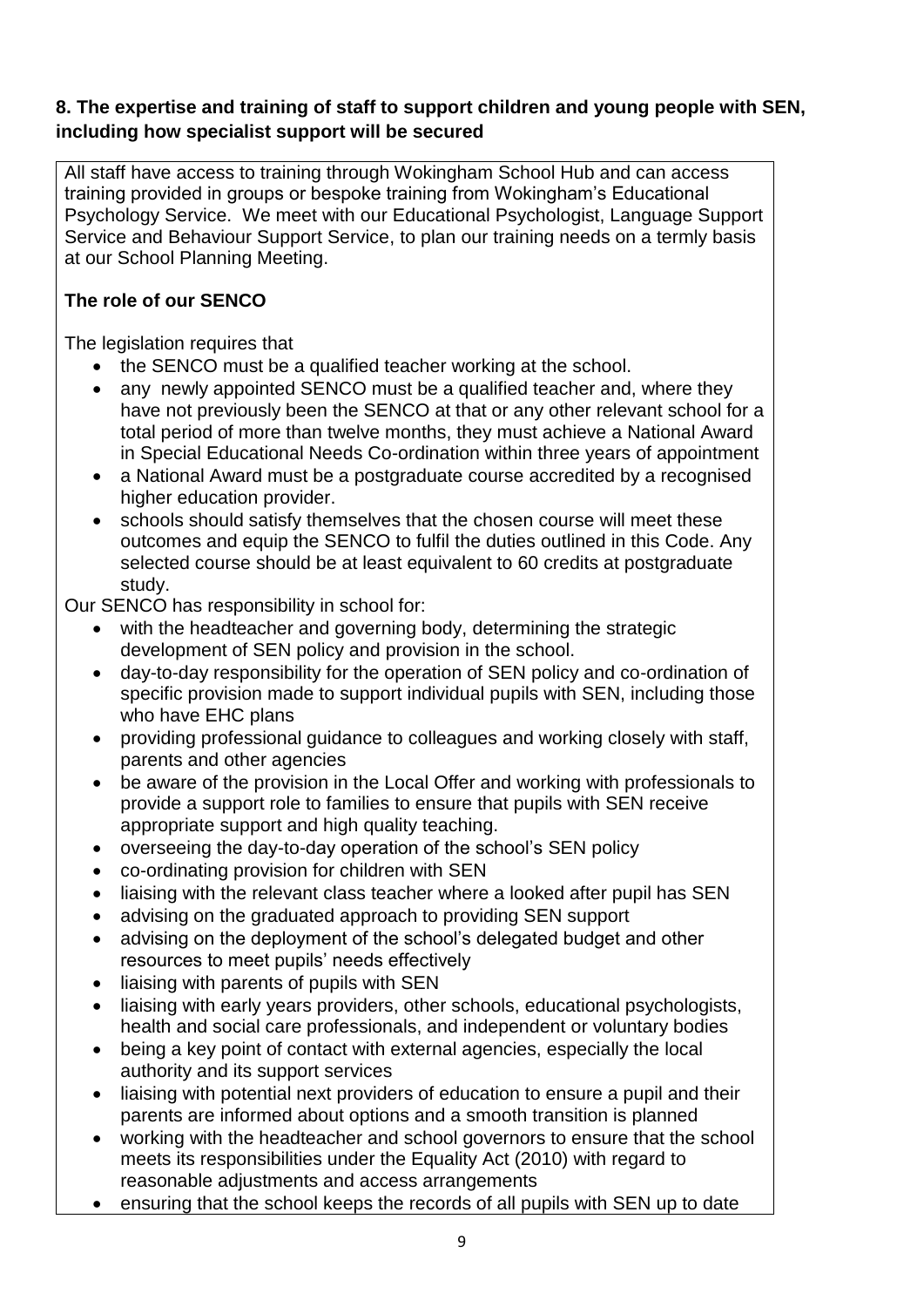In order to carry out these duties effectively, as a school we ensure that the SENCO has sufficient time and resources to carry out these functions. The SENCo works closely with the Interventions Manager to ensure that the needs of all pupils are met. This includes providing the SENCO with sufficient administrative support and time away from teaching to enable them to fulfil their responsibilities in a similar way to other important strategic roles within a school.

#### **9. Evaluating the effectiveness of our provision**

Most children and young people who have SEN respond to quality first teaching. Where individual or different interventions are used these will be evidence based and our progress tracking allows us to verify that the interventions are effective. The Interventions Manager is responsible for the analysis of assessment data pertaining to the interventions. Sometimes individual pupils respond to different interventions and approaches. Where we try a different approach or intervention we will measure its efficacy by measuring the outcomes achieved by the pupil and take into account the cost of the intervention.

#### **10. Inclusive practice**

We ensure that all our pupils, but particularly those with SEN are fully included in the activities available, accepting that sometimes this will mean additional arrangements to allow them to take part in activities, taking the health and safety of all pupils into consideration.

#### **11. The social and emotional development of our pupils**

Support is available to promote the emotional and social development of children with SEND in the form of the following:

- advice and support from outside agencies
- counselling, either in a group or 1:1
- social stories
- Emotional Wellbeing groups with our Nurture Assistant
- additional adult support during unstructured times
- mood boards
- Personal, Social and Health Education curriculum
- Scaling activities to enable the pupil to reflect about their mood
- Three Stars and a Wish reflection book
- Proud book

#### **12. Working with other professionals and practitioners**

When further expertise is required to help children , support may be sought from the following external professionals and practitioners:

- Education psychologists
- Foundry college( Behaviour support)
- Speech and language therapists
- Counselling
- CAMHS mental health team
- Occupational therapist
- Sensory consortium
- Assist ASD support
- Family support workers and direction to Red Kite Children's Centre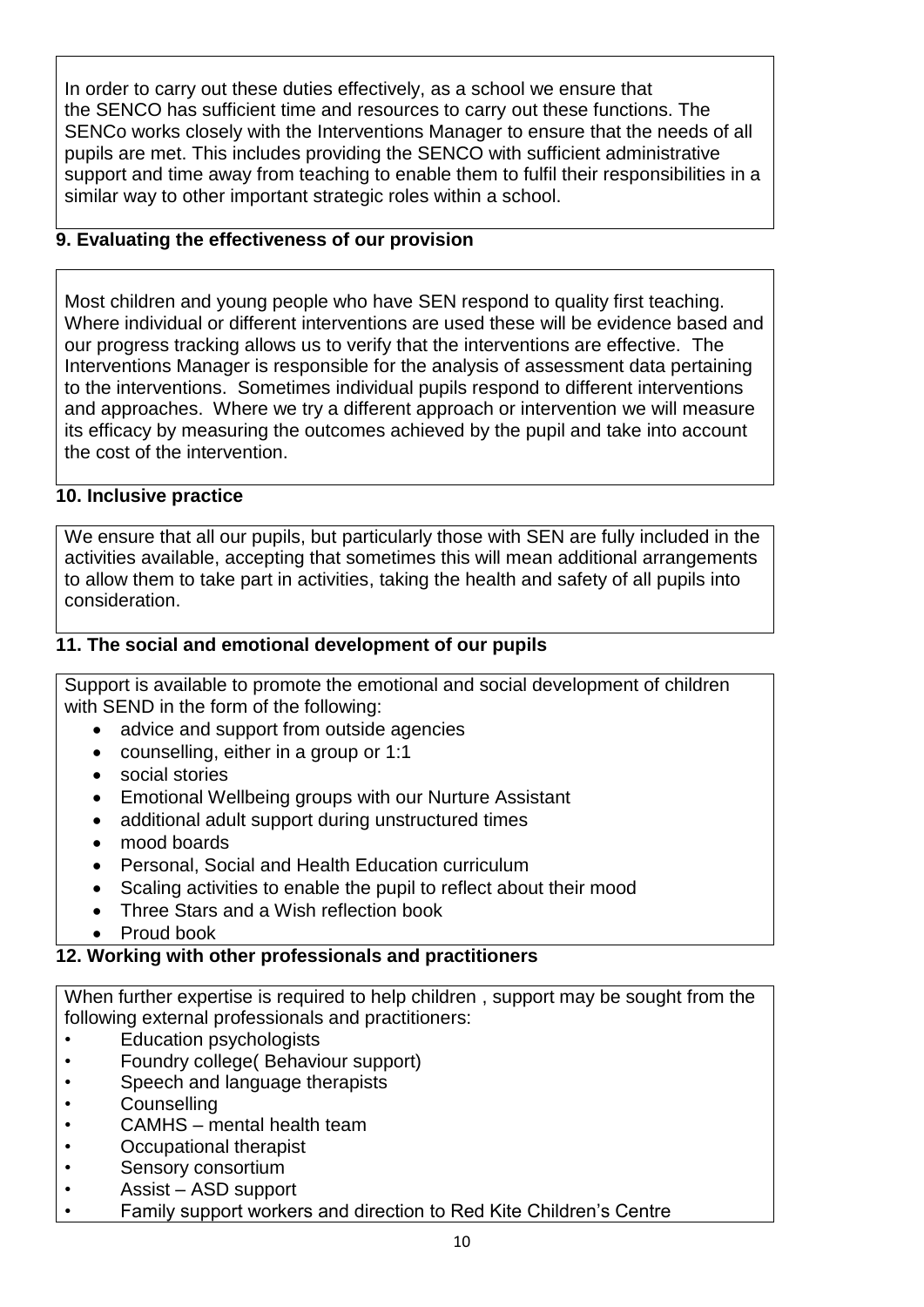- Parent Support Advisor
- Family First
	- School Nurse

At Shinfield St Mary's School we are committed to working with other professionals and practitioners to ensure that we maximise the impact of our interventions whilst minimising duplication and disruption for pupils, families and practitioners. In order to do this we do the following:

- listen to parents to ensure we know which services they use and are valued by them
- ensure that we contact all practitioners working with our pupils to invite them to relevant meetings and reviews
- use person-centred approaches with all our pupils who have SEN to ensure that interventions are coordinated and so add extra value
- value the contribution of all
- engage with local authority services in a timely and professional way
- Termly School Planning Meetings with the school's Educational Psychologist to review support for SEND pupils, discuss new pupils and to plan appropriate training for school staff.

#### **13. Arrangements for handling complaints about SEN provision**

We know that all parents want the best for their child and we will always seek to resolve any concerns quickly. Where parents have a concern about the provision being made initially they should contact the class teacher. If this does not resolve the situation either the SENco or head should be contacted. If the matter still remains unresolved SENDIASS can be contacted. The Special Educational Needs and Disability Information Advice and Support Service (SENDIASS) is a statutory service which is run at 'arm's length' from the Special Educational Needs decision makers and aims to provide free, confidential, impartial advice, guidance and support to parents of children with special educational needs, including the very young.

#### **14. How funding is made available to school to meet the needs of pupils who have special educational needs at SEN Support stage**

Our school receives funding through a formula basis using indicators agreed by the School Forum. This funding, which is known as elements 1 and 2 allows us to meet the needs of a wide range of pupils who have special educational needs including those who require up to six thousand pounds of individual support. Further information on funding for SEN can be found in the document 'Funding to Support Learners who have Special Educational Needs'.

Whilst elements 1 and 2 will meet the needs of most children and young people with special educational needs in our school, those with the most exceptional needs may require additional funding. This funding stream is called Element 3 or 'top up' and comes from a funding stream which is part of The High Needs Block held by the local authority on behalf of pupils and students in Wokingham aged 0-25. This funding, which provides resources to an Education Health and Care plan can also be accessed through the exceptional needs funding mechanism.

#### **15. When would school 'refer to the Local Authority'?**

'Referring a child to the local authority' means that the person who submits the referral believes that the child's needs are so complex that they cannot be met from the resources which are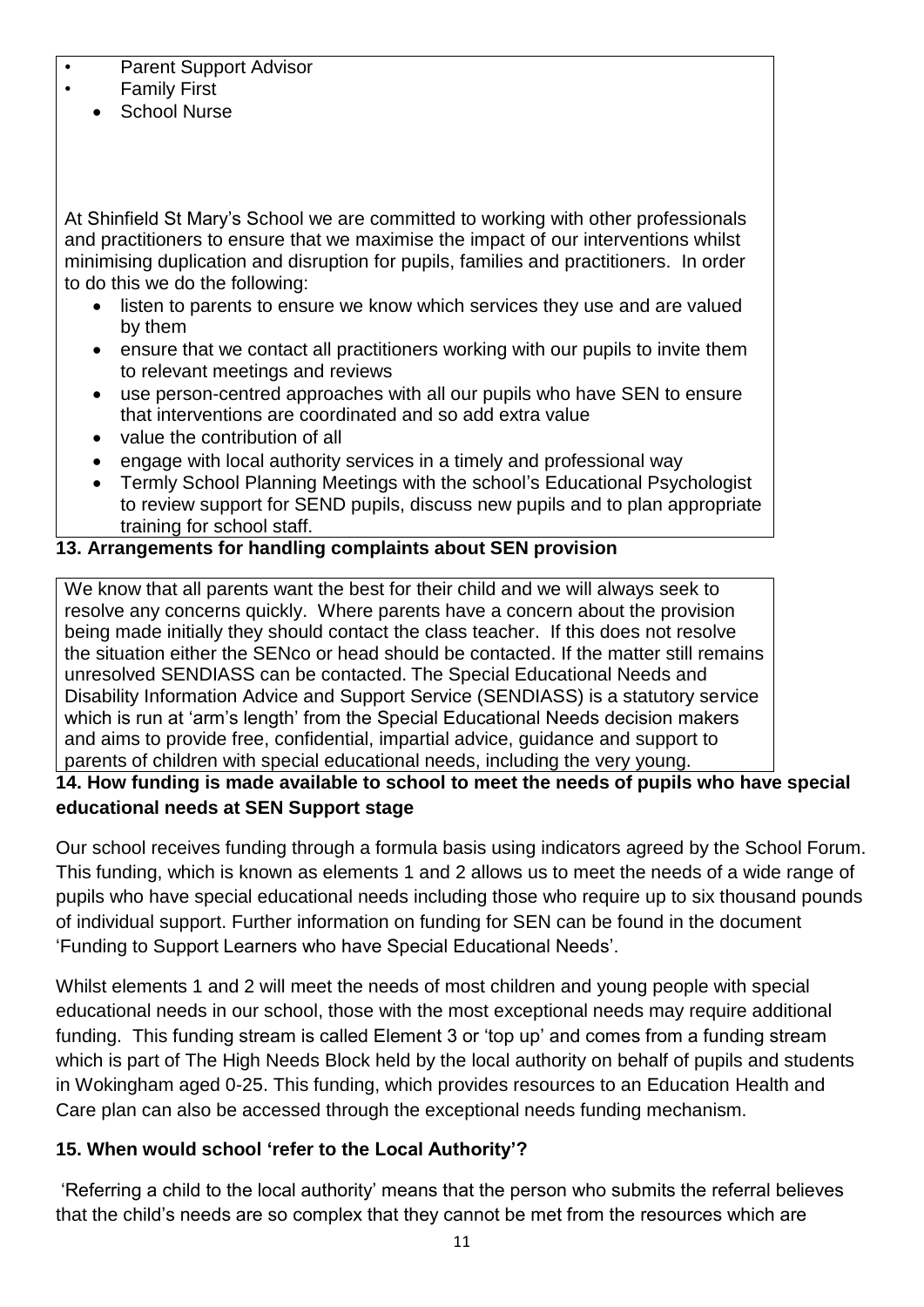normally available to a school. In the past any child who underwent a statutory assessment may have received a Statement of SEN which set out their needs, the targets they needed to achieve and the resources which would be provided to help them achieve them. The Children and Families Act has replaced Statements of SEN for any new referrals from September 2014 with a new process called Education, Health and Care needs assessments. These needs assessments may result in an Education Health and Care Plan.

Education, Health and Care plans are required by those pupils/students:

- where the resources required to meet their special educational needs, **cannot** reasonably be provided from the resources **normally available** to mainstream providers and
- who have a significantly greater difficulty in learning than the majority of others of the same age

Low attainment does not automatically indicate a need for an EHC needs assessment as the progress made may still represent adequate progress relative to the child/young person's ability.

In all circumstances the school will ensure that, prior to submitting a referral to the local authority it has:

- used all the resources available within the last 12 months
- made any appropriate health referrals
- Produced Provision and SEN support plans which are relevant to the presenting need. Targets are SMART, reviewed and show progression.
- made provision which is appropriate to the child, young person and specific to them/ their needs
- made provision which has been evidence based and cost effective
- undertaken an assessment of unmet needs where appropriate
- fully and appropriately involved parents
- involved relevant professionals/practitioners have been involved in the last 12 months
- evidenced that their advice/strategies being followed and evaluate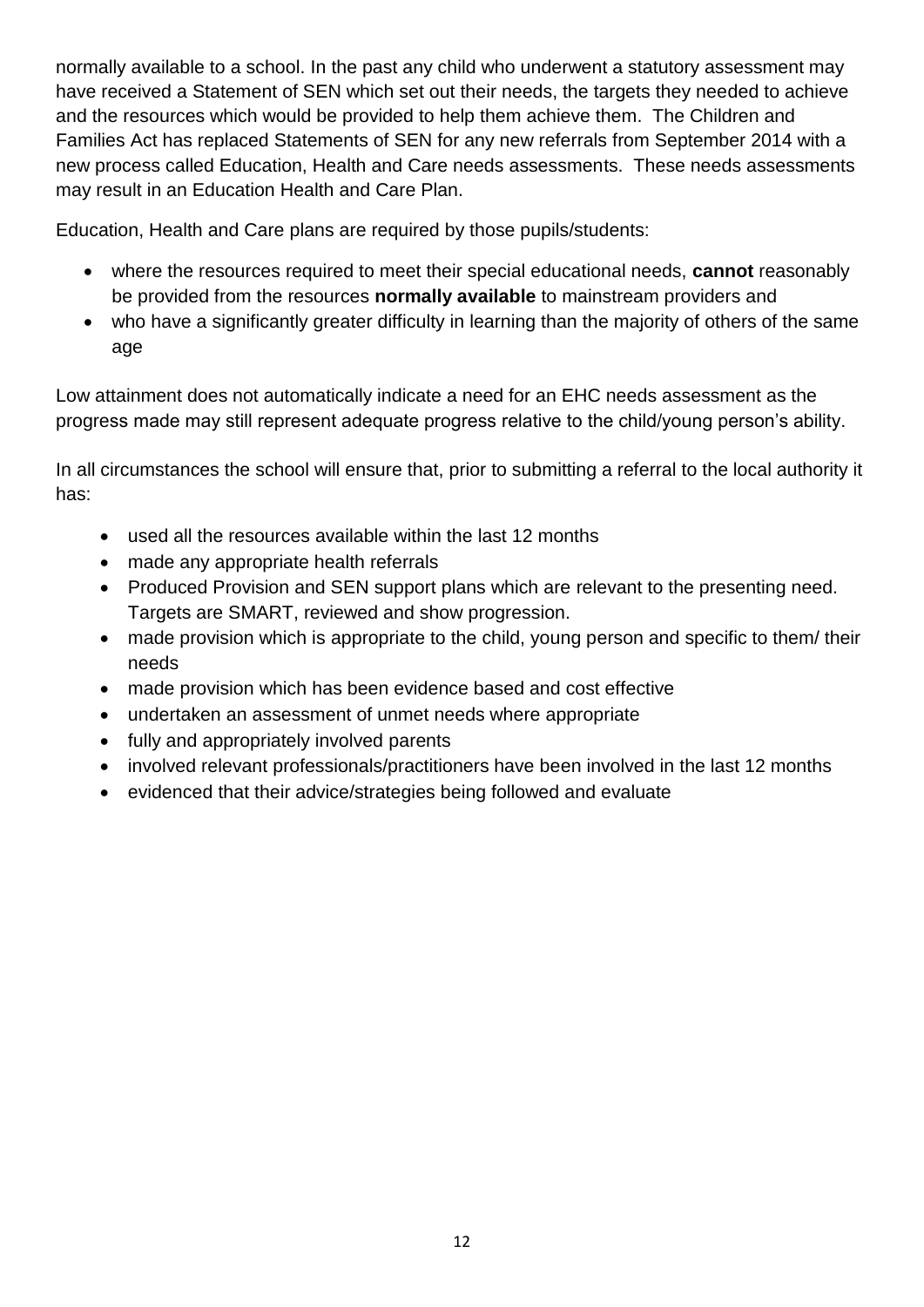### Shinfield St Mary's CE Junior School Individual Learning Plan

| <b>Child/young person</b>                            |                                                        |  |  |  |  |
|------------------------------------------------------|--------------------------------------------------------|--|--|--|--|
| <b>Surname</b><br><b>Other names</b>                 |                                                        |  |  |  |  |
| <b>Address</b>                                       | [Child / young person's chosen<br>picture]             |  |  |  |  |
| Date of birth                                        |                                                        |  |  |  |  |
| Language at<br>home                                  |                                                        |  |  |  |  |
| <b>Religion</b>                                      |                                                        |  |  |  |  |
| Child/ young person's parent/s or person responsible |                                                        |  |  |  |  |
| <b>Address</b>                                       | <b>Relationship to</b><br><b>Child/young</b><br>person |  |  |  |  |
| <b>Telephone</b>                                     | mobile                                                 |  |  |  |  |
| email                                                |                                                        |  |  |  |  |
| <b>Best time for</b>                                 | <b>Best method of</b>                                  |  |  |  |  |
| contact                                              | contact                                                |  |  |  |  |

| This is Me                                                                                  |                                    |                     |              |  |  |  |
|---------------------------------------------------------------------------------------------|------------------------------------|---------------------|--------------|--|--|--|
|                                                                                             |                                    |                     |              |  |  |  |
|                                                                                             | What I want to do/be in the future |                     |              |  |  |  |
|                                                                                             |                                    |                     |              |  |  |  |
|                                                                                             | Things I am good at                |                     |              |  |  |  |
|                                                                                             |                                    |                     |              |  |  |  |
|                                                                                             | <b>Things I find Difficult</b>     |                     |              |  |  |  |
|                                                                                             |                                    |                     |              |  |  |  |
|                                                                                             | How I liked to be helped           |                     |              |  |  |  |
|                                                                                             |                                    |                     |              |  |  |  |
| What is important to me now and in the future                                               |                                    |                     |              |  |  |  |
|                                                                                             |                                    |                     |              |  |  |  |
| If this section has been completed by or with someone else please fill in the details below |                                    |                     |              |  |  |  |
| <b>Name</b>                                                                                 |                                    | <b>Relationship</b> | Parents      |  |  |  |
| <b>Name</b>                                                                                 |                                    | <b>Relationship</b> | <b>SENCo</b> |  |  |  |
| <b>Name</b>                                                                                 |                                    | <b>Relationship</b> | EP           |  |  |  |
|                                                                                             |                                    |                     |              |  |  |  |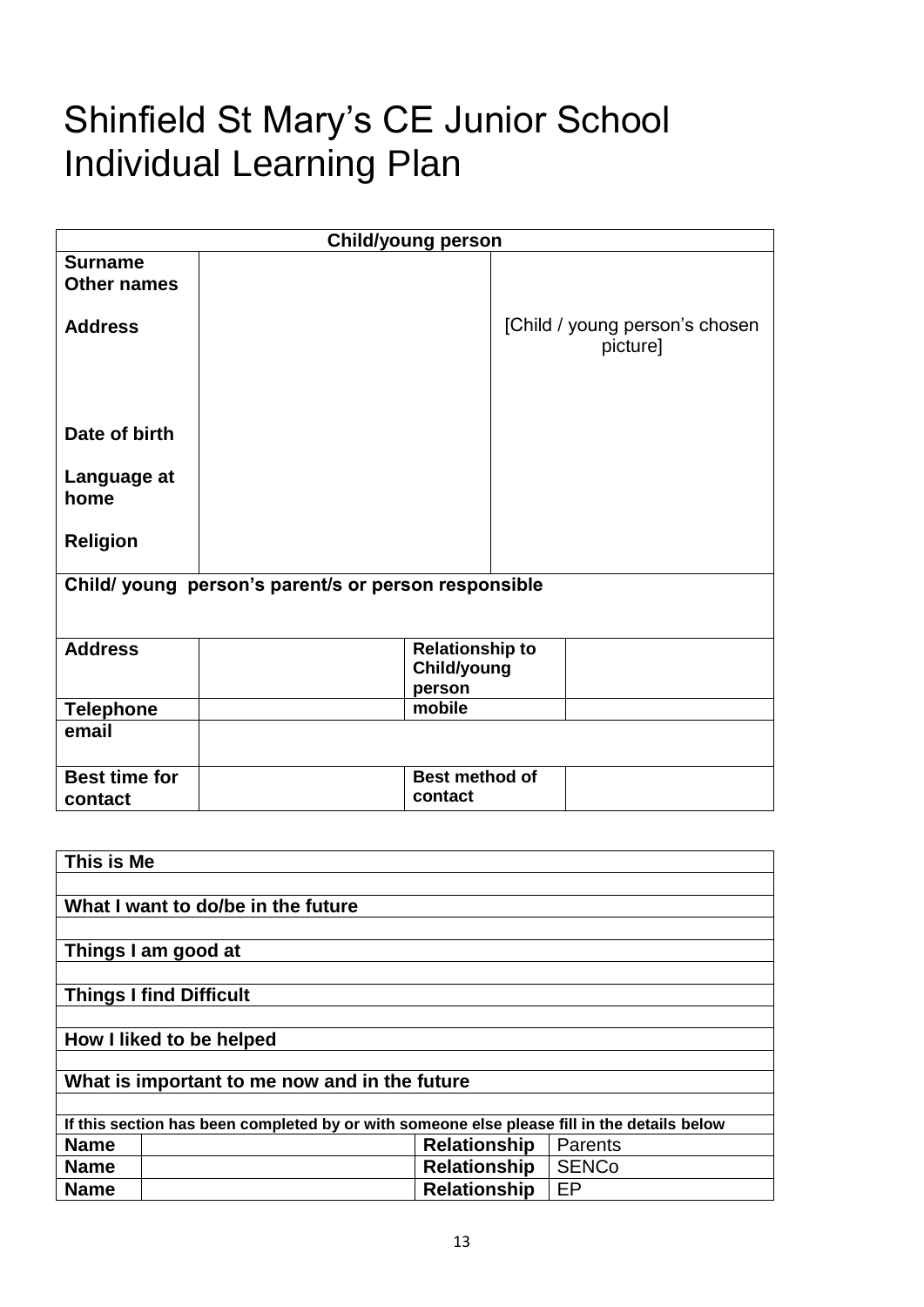#### **What others think is important for \*\*\*\*\*\*\*\*\*now and in the future – names**

#### **Why additional support is needed – strengths and difficulties**

| <b>Summary:</b>                            |
|--------------------------------------------|
| <b>Cognition and Learning</b>              |
| Strength:                                  |
| <b>Needs:</b>                              |
| <b>Communication and Interaction</b>       |
| <b>Strengths:</b>                          |
| Needs:                                     |
| <b>Social, Emotional and Mental Health</b> |
| Strengths:                                 |
| <b>Needs:</b>                              |
| <b>Sensory and/or Physical</b>             |
| Strengths:                                 |
| <b>Needs:</b>                              |
|                                            |

#### **The outcomes we want to achieve**

#### **Key people involved within school**

| <b>Support Assistant</b> |  |
|--------------------------|--|
| <b>Class Teacher</b>     |  |
| SENCO                    |  |
| <b>Head Teacher</b>      |  |

#### **The person responsible in school for monitoring this provision**

| ' Learning on a daily basis            | <b>Class Teacher</b> |
|----------------------------------------|----------------------|
| Responsible for support and additional | <b>SENCO</b>         |
| provision                              |                      |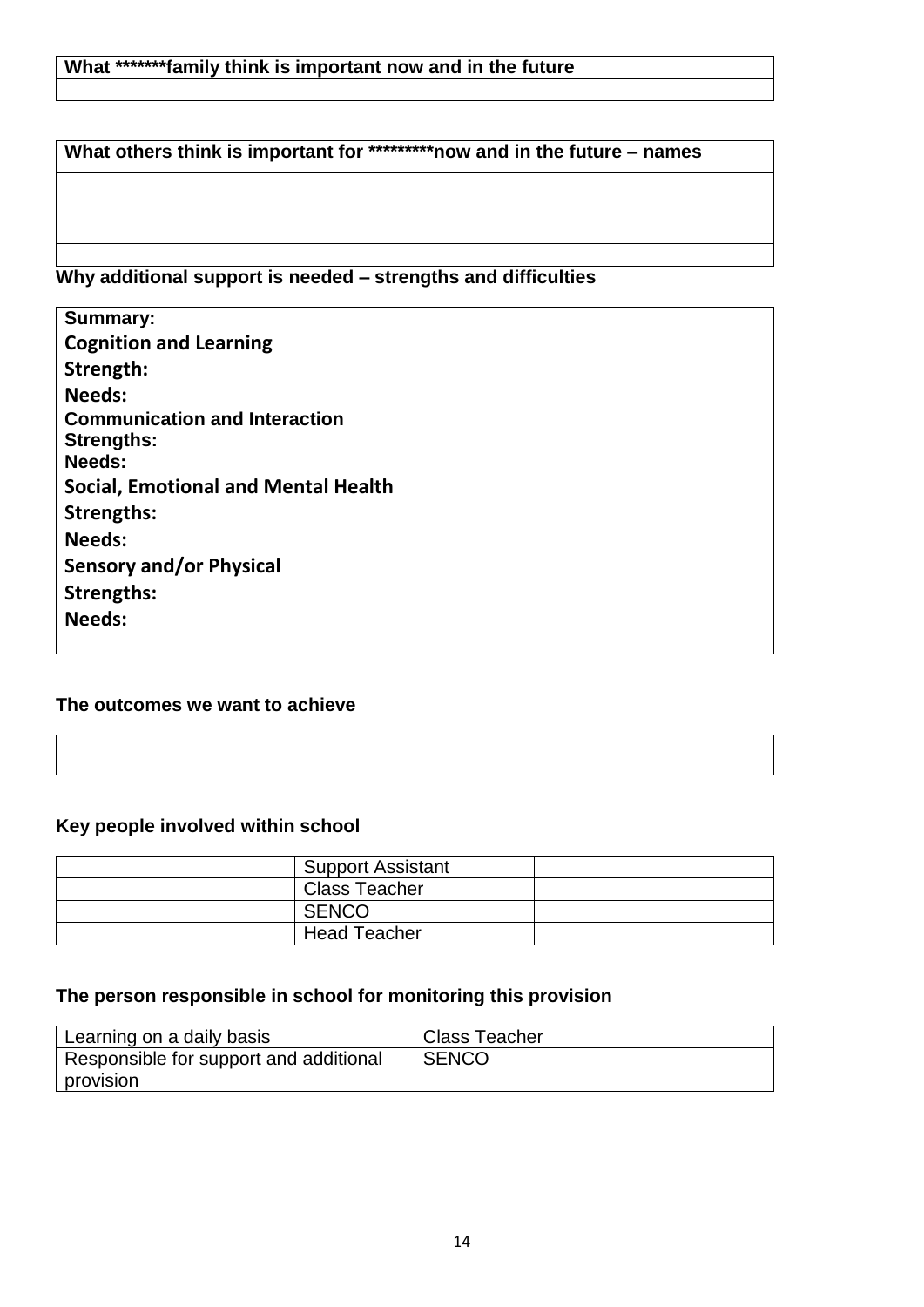**The outcomes we want to see this year**

|   | What we want to achieve<br>and what success will look<br><b>like</b> | What approaches will be used | Provision In order to achieve this<br><b>NAME will need</b> |
|---|----------------------------------------------------------------------|------------------------------|-------------------------------------------------------------|
|   |                                                                      |                              |                                                             |
| ົ |                                                                      |                              |                                                             |
| 3 |                                                                      |                              |                                                             |
|   |                                                                      |                              |                                                             |

#### **When this Agreement will be reviewed**

Outcomes will be reviewed termly with changes made where required. The Agreement will be reviewed in full annually.

#### **Signatures**

|                                 | Signature | Date |
|---------------------------------|-----------|------|
| <sub>I</sub> Child/Young person |           |      |
| Parent/s                        |           |      |
|                                 |           |      |
| School                          |           |      |